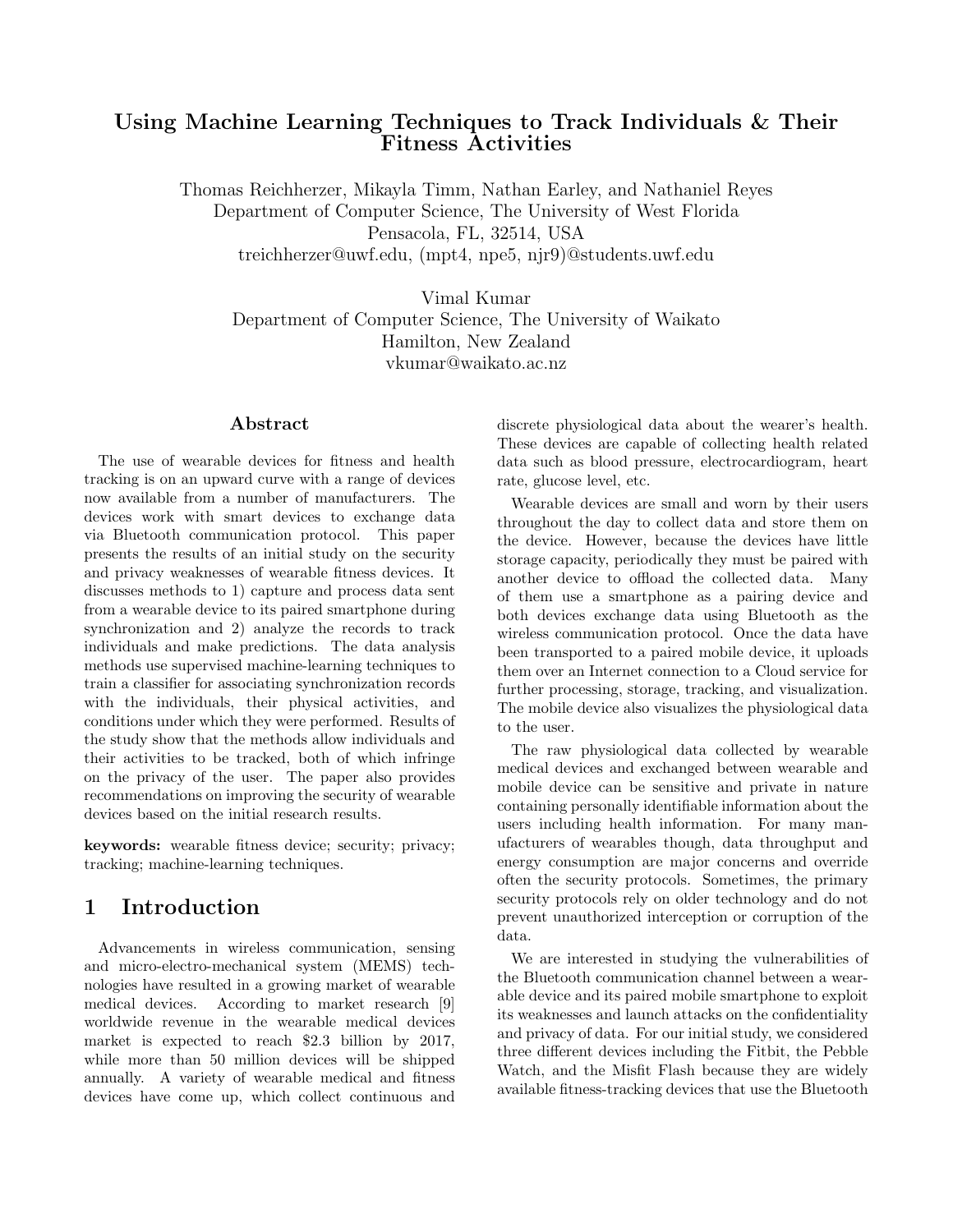4.0 communication protocol to exchange data with a smartphone. The smartphone runs an application from which users can trigger device synchronization with the wearable to collect the latest fitness data. Although we studied the security weaknesses of all three devices, we started with the Misfit Flash to build the customized tools for intercepting and analyzing the data.

Manufacturers of wearable devices integrate a range of different sensors such as dual axis thermal accelerometers, piezoelectric sensors, temperature sensor, etc. into a device to capture health and fitness related information about the user [8, 5]. However, the device collects and transmits abstract binary data from its sensor that require specific algorithms to interpret them and infer health or fitness-related information. The data processing algorithms are not run on the wearable device because of the limited computing capabilities and power availability. The wearable device instead transports them to a mobile device over the Bluetooth channel. Thus, information extracted from packets intercepted from the Bluetooth channel cannot be directly related to fitness or health-related information shown by a mobile device application. Instead, the binary data must be further processed, which is typically done by the manufacturer's Cloud services. Because the binary data transmitted over the Bluetooth channel are meaningless without the algorithms that process them, our project applied machine-learning techniques to learn an association between data captured during synchronization and the information shown to users on their mobile device such as number of steps, burned calories, and more.

The remainder of the paper describes our methods to collect, filter, and classify data from a wearable device to infer fitness activities of users. The paper presents results from our experiments as well as potential solutions to improve the security of wearables. Next, we describe previous work related to the security vulnerabilities of wearables and other Internet of Things (IoT) devices.

## 2 Related Work

The wearable technology and IoT industries are poised to become increasingly mainstream, shaping technology innovation to a wide range of applications in health and wellness. However, security challenges are a growing concern to consumers and the health care industry and improving security of wearables and wireless IoT devices and the awareness of security threats is a major area of research [11], [10], [2]. Some researchers have focused on the recording capabilities of wearables of nearby devices that could be exploited to track locations of users of a wearable device [4]. Our own work focuses on the application of machinelearning techniques to "make sense" of unencrypted binary data sent by a wearable to its mobile device.

Commercial and medical data is sensitive and personal. Hence, attackers should not be able to gain access to such data. Most commercial wearable devices such as Fitbit however use static MACs[4]. While static MACs have been used successfully in networks for years, in IoT and pervasive computing they represent a security gap, which can potentially become a vulnerability. Static MACs can be used to launch user correlation attacks to identify a unique data stream bound to a specific user. Static MACs further invite Bluesnarfing attacks.

# 3 Methods of Tracking & Detection

Our goal is to show that we are able to track users of wearable devices and distinguish between their activities. To accomplish this goal, we used several offthe-shelf hardware and software tools and combined them with simple python scripts to drive the data collection and perform filtering and other processing tasks. Our methodology consists of three steps: 1) trigger the wearable, 2) capture the data, 3) classify the data.

We start with triggering the wearable device to release its physiological data over the Bluetooth channel. Next, we capture the wireless data packets and extract the payload of individually transmitted wireless packets to reconstruct the complete record of data sent by the wearable device. Finally, we classify the extracted data using machine learning techniques to make meaningful inferences. The methods and tools used in each step are described below.

#### 3.1 Triggering Data Release from a Wearable Device

To reverse-engineer the communication protocol we have collected and analyzed wireless packets exchanged between the wearable and mobile device during synchronization using the techniques described below. Following the analysis of the packets, we have successfully decoded the steps that trigger the release of data packets and reproduced them using gattool and a Python script as a driver program to automate the steps. The gattool software is a developer support tool that comes with the BlueZ Linux Bluetooth protocol stack. It generates Bluetooth packets based on our specification and sends them wirelessly to a nearby wearable device.

The steps to trigger the release can be summarized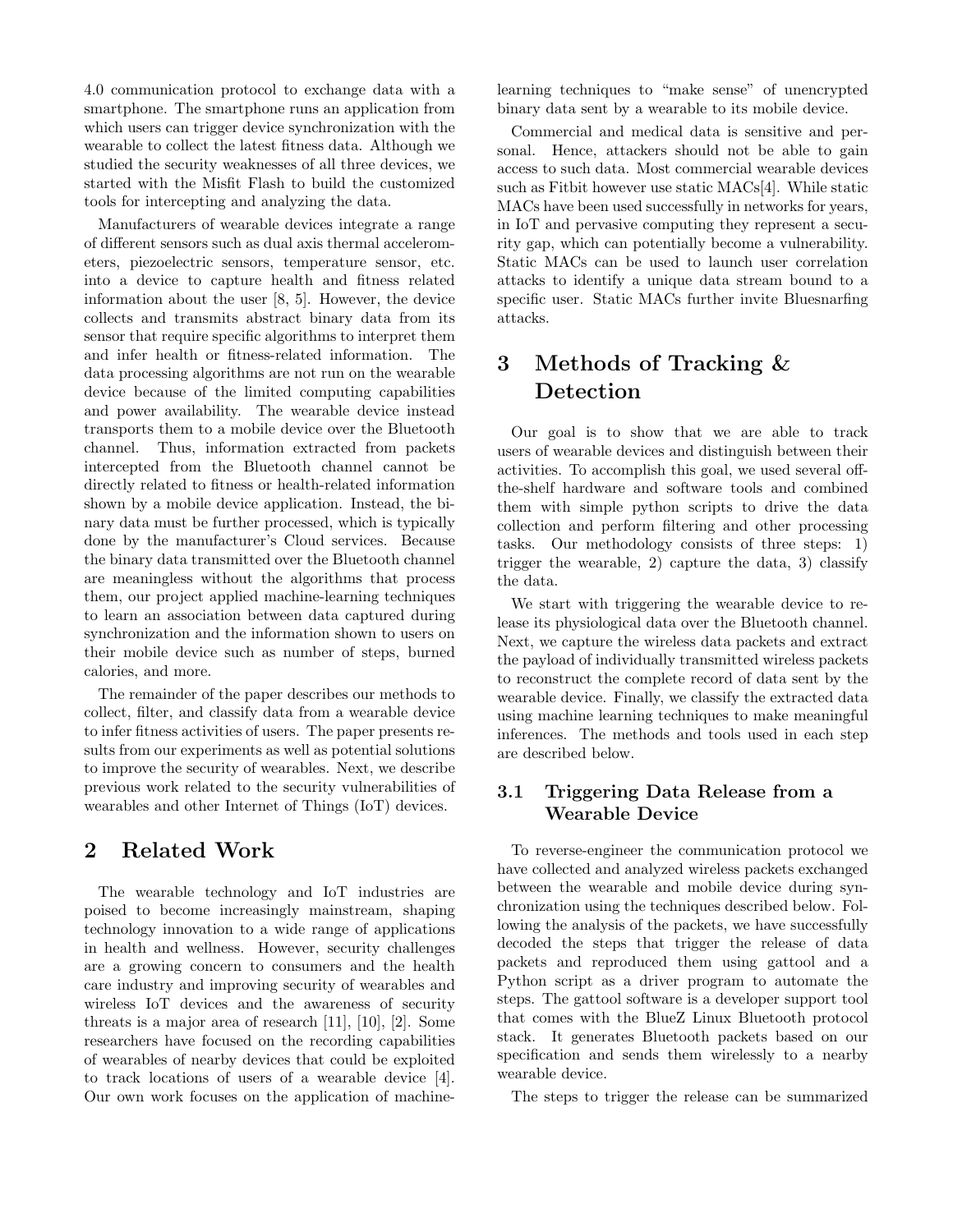as follows:

- The wearable device begins advertising its basic device and connection information.
- The mobile application that wishes to connect to the wearable device sends a connection request to it.
- Based on the specific values and format of the data sent in the request, the wearable device starts releasing its data.

It should be noted that in this process the wearable device does not vet the source of the connection before allowing a connection to be established.

#### 3.2 Data Collection & Pre-Processing

We use a low-cost USB Bluetooth Low Energy (LE) packet sniffer dongle that plugs into the USB port of a laptop or desktop PC running Windows 7 or higher. The accompanying sniffer software runs on the PC and captures data packets transmitted wirelessly by nearby devices. The software sends captured Bluetooth data packets to Wireshark for visualization and storage in the form of a pcap file. We use tshark, a command line tool capable of reading and processing pcap files, to convert individual Wireshark pcap files into text files for subsequent processing.

To collect data when the wearable and mobile device synchronize, we trigger the synchronization from a mobile device or through the steps outlined above. The Bluetooth sniffer and Wireshark collect the data. Once the Wireshark program shows empty data packets, indicating that the synchronization is complete, we save the captured data as a pcap file. Next, we run tshark to transform a pcap file to a text file. tshark combines the individual data packets captured by the Bluetooth Sniffer into a single transmission record that includes all messages exchanged between wearable and mobile device. It then saves the record in textual format in a new file. The produced text file is then run through a Python script that performs the following additional operations on the file: First, it identifies the beginning of each packet sent from the wearable device to the mobile device to extract its payload. Next, it combines the payload containing the sensed data into a new data record in binary format. After this, the script detects and removes redundant information from the binary data, not needed in subsequent processing steps, such as dates that tag the sensed data. The resulting physiological data record is stored in a new text file as a comma-separated string of bytes.

#### 3.3 Machine-Learning Approaches for Detection

The previously discussed methods can be used to generate a text file that contains multiple records of physiological data released by the wearable devices to a mobile device. We use this information to build a training data set for training classifiers that map wearable device data to users, their fitness activities, and the output of the mobile device application pertaining to the activity including calorie, steps, or walk count.

The training data set consists of a list of records each stored on a separate line in the file. Each record itself contains the physiological data captured from the wearable device for a performed activity and the labels and values attributed to the user and the recorded activity. The wearable device data are represented as a sequence of comma-separated byte values. To build classifiers that predict the users and their activities using the captured data, we use Weka [6], a publicly available data mining tool. Weka provides a range of supervised machine-learning algorithms for experimentation. It allows users to import training data and run them through specific algorithms. Users can select the input and output fields in the data set on which they want to train the algorithm. We chose to experiment with Wekas implementation of a Decision Tree, Random Forest, Support Vector Machine, and a Na¨ıve Bayesian classifier as these algorithms work best with small training data sets. Once the selected learning algorithm completes the training of a classifier for a single prediction, it can be subsequently used to make predictions about newly captured synchronization records from a wearable device.

## 4 Experimentation and Results

We have conducted an initial experiment involving three of the five authors from this paper as participants of the experiment. Each participant performed different physical activities while wearing the Misfit Flash, that does not use any encryption on its Bluetooth communication channel with a mobile device. After each participant completed a physical activity, he or she synchronized the wearable device with a smartphone and used the methods described above to intercept and transform the physiological data that was sent to the smartphone. The captured data was annotated with 1) the name of the participant that performed the activity, 2) the terrain where the activity was performed, and 3) the level of physical activity as indicated by the step and calorie count shown on the mobile device.

We have labeled the type of terrain as hilly and outdoors, flat and outdoors, and indoors. Furthermore,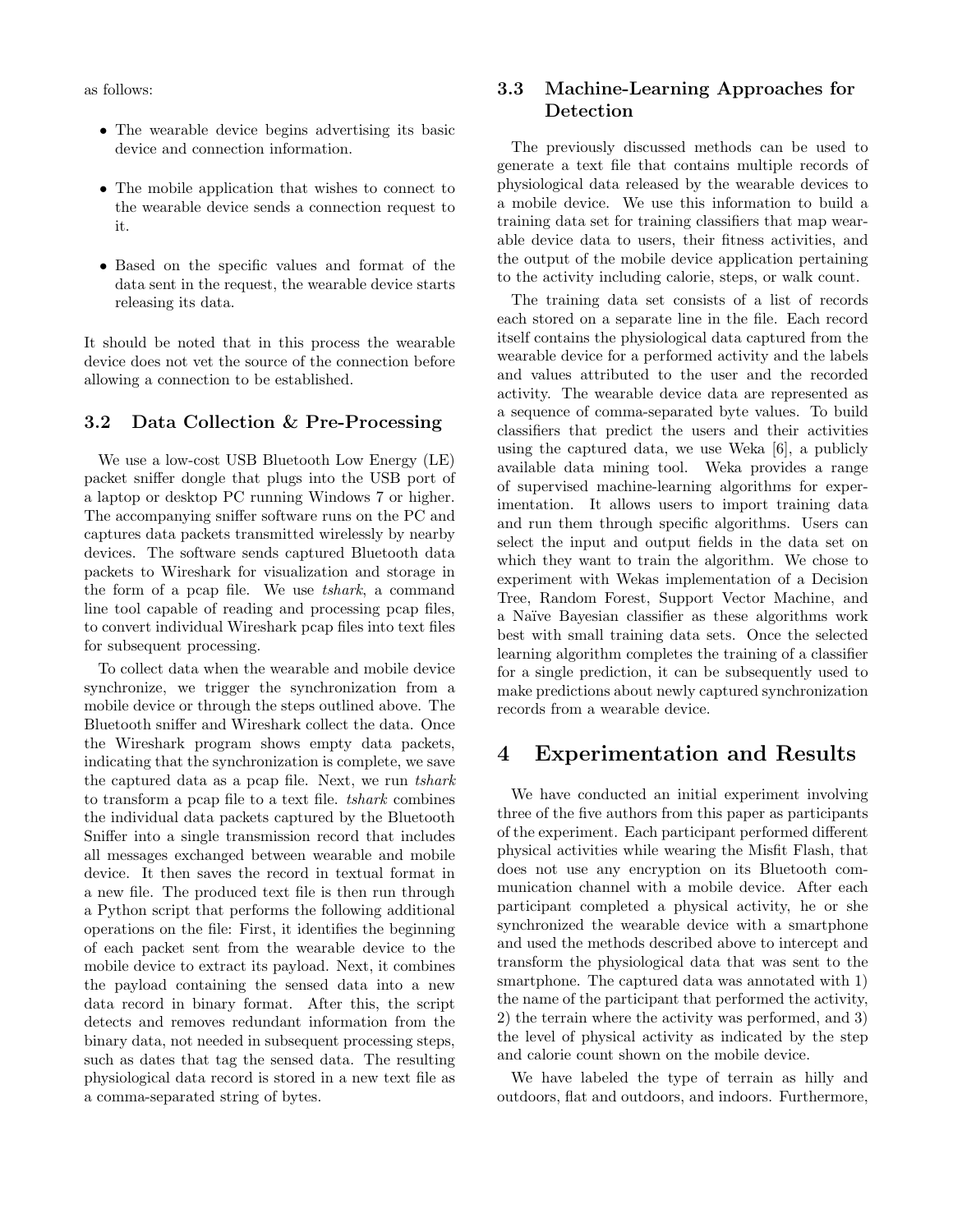|                 | Hilly Outdoor | Flat Outdoor | Flat Indoor |
|-----------------|---------------|--------------|-------------|
| Terrain         |               |              | 15          |
|                 | Low           | Medium       | High        |
| <b>Steps</b>    |               |              |             |
| $\alpha$ lories |               |              |             |

Table 1: Distribution of Training Data Across the Terrain, the Steps, and Calories.

Table 2: 10-fold Classification Accuracy for Learning Algorithms

|              | DТ      | <b>RF</b> | <b>SVM</b> | NB.    |
|--------------|---------|-----------|------------|--------|
| Participant  | 93.10\% | 93.10%    | 79.31\%    | 89.66% |
| Terrain      | 93.10\% | 86.21\%   | 72.41\%    | 79.31% |
| <b>Steps</b> | 62.07\% | 58.62\%   | 55.17\%    | 68.97% |
| Calories     | 24.14\% | 51.72%    | 37.93%     | 41.38% |

we have grouped the step and calorie counts into three different groups for the learning algorithms to make predictions of the level of physical activity and calories and not on specific values. For the step count, we labeled values as low, medium, or high when they range from 0 to 1000, 1000 to 2000, or 2000 and above respectively. For the calorie count, we labeled values as low, medium, or high when they range from 0 to 40, 41 to 60, or 60 and above respectively.

In total, we collected 29 training records from three participants that performed physical activities on running, biking in flat and hilly terrain, and walking indoors and outdoors. Each training record consisted of 800 bytes of physiological data captured from the wearable device and labels for the name of participant, the terrain, and the groups for steps and calories. The different groups and distributions of training data are shown in Table 1 above.

We trained classifiers using four different machinelearning algorithms to make predictions on the participant, terrain, step, and calorie levels. For evaluating the performance of the different machine-learning algorithms, we used a 10-fold cross validation test. Table 2 summaries the results. Values highlighted in bold indicate the best performing algorithm.

As the performance results show, we achieved the highest accuracy for predicting the participant using either Decision Tree (DT) or Random Forest (RF) as our learning algorithms. The Naïve Bayesian (NB) algorithm performed best for predicting the level of steps. Finally, Random Forest (RF) performed best for predicting the level of calories burned by each activity. However, we only achieved an accuracy rate of slightly higher than 50% for making predictions about calorie consumption.

#### 5 Discussion

Results of our initial experiment show that it is possible to predict and track a user and his or her fitness activity based on data intercepted from wearable devices over its Bluetooth communication channel. A closer analysis of the results from the decision tree algorithm shows that the pruned decision trees produced for making predictions are shallow in depth, meaning that few values from the captured data were needed to make the predictions. This is a surprising result as the physiological data record sent from a wearable to its mobile device is fairly large. The variables that played a role in making a decision differed across the different decision trees with the exception of the decision tree for predicting the participant and the terrain, which had a small overlap. This indicates that the byte values in the captured data packets likely represent different sensor values. The reason for the overlap between the decision for predicting participant and terrain may be the lack of variation of activities across participants. Additional training data with a greater degree of variation in the level of activities and the terrain in which the activity was performed will be needed to further assess the predictive quality of the values in the captured data.

Many wearable devices advertise their presence over the Bluetooth channel making themselves visible to potential hackers that can exploit the security weaknesses to capture data from the devices. In this project, we have exploited this weakness and tricked a fitness tracking devices into releasing its data record. With no encryption in place, we were able to capture physiological data recorded by the device and classify it, which constitutes a direct attack on the privacy of the user data. However, by simply not advertising services to nearby Bluetooth devices unless the user specifically requests it, for example when the device must be paired with a mobile device, by requiring authentication when services on the wearable device are contacted, we will make it difficult for hackers finding and controlling the unauthorized release of data of the wearable device. In addition, any randomness added to the format of the data will make it difficult to make sense of intercepted data. Such methods of data randomization can be effective to prevent reverse-engineering of data formats and the infringement of privacy on data sent through the Bluetooth channel.

## 6 Solution Outline

Below, we outline two simple and energy efficient schemes that can provide reasonable level of security to wearable devices under the constraints of keeping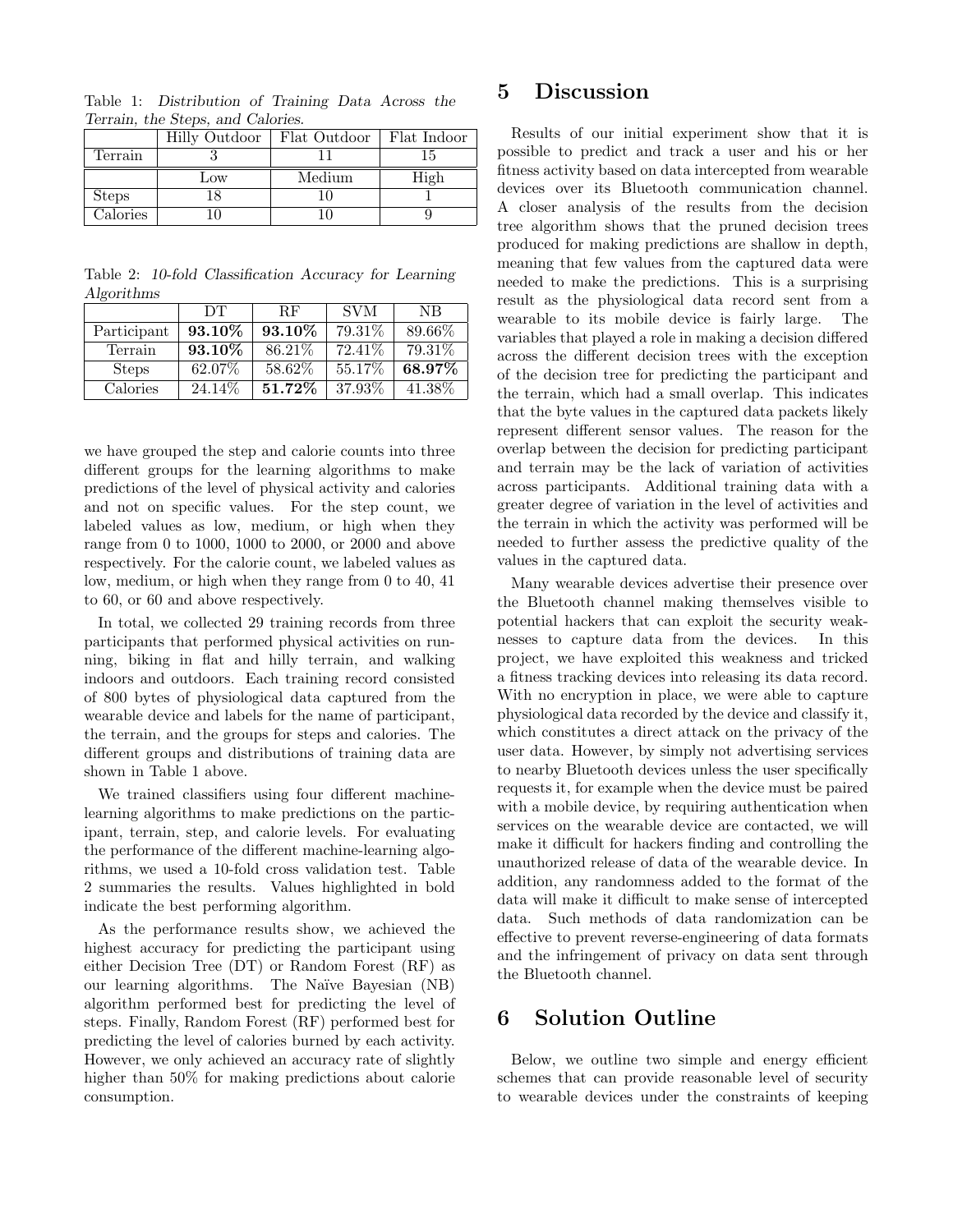power consumption and time delay of the response time to a minimum. As mentioned above, one of the key reasons we were successful in our attack was a lack of authentication mechanism on the wearable device before it releases the data. For a wearable device energy is at a premium as with any other battery-powered device and hence many sophisticated and proven authentication mechanisms [1], [12] are not suitable while others such as PINs and biometrics are not feasible due to the small form factor. This leads to some manufacturers to completely drop authentication in favor of low latency and energy saving.

We propose a simple authentication mechanism based on One-way hash functions as shown in Algorithm 1 and described below. When a wearable is first synchronized with a smartphone a secure secret  $(S)$  is generated on each device. The secure secret can be generated by any key exchange protocol such as the well known Diffie-Hellman protocol. We argue that, initial synchronization of a wearable and smartphone generally takes place in an environment where power is abundantly available and therefore the overhead of set up is not an issue. When a mobile device wants to connect with the wearable it generates a digest  $D_s$ 

#### $D_s = h(S||t_i)$

and sends it to the wearable. Where  $h(.)$  is a one way hash function,  $S$  is the shared secret and  $t_i$  is the current time epoch. The wearable then generates its own digest  $D_w$  using the shared secret it has and the current epoch it knows. If both the digests match, the wearable goes ahead with the connection request, otherwise it drops the request. Since the wearable is time-synchronized with the mobile device with which it was paired, both devices will have the same value of the epoch  $t_i$ . Both devices also have the shared secret and therefore the authentication will only work for the wearable and the paired mobile device. This will stop the wearable from responding to requests from arbitrary devices. This scheme requires only two hash operations, one each on the wearable and the mobile device. The execution time of SHA-256 hashing algorithm on Cortex M series processor, which is the processor on Misfit Flash is 1 msec [7]. The authentication scheme therefore only introduces a delay of 2 msec and a corresponding energy consumption of 25.8  $\mu$ J on each device. Thus a simple low latency and low energy algorithm can stop random triggering from the wearable.

Similar to the problems with authentication, some manufacturers forego data encryption due to latency and power constraints. However other more energy efficient randomization methods can be used to provide information theoretic security to the data. Below we outline a simple randomization scheme based on CMT

#### Algorithm 1 Authentication Algorithm

- Require: modulus p and G on both devices, time epoch  $t_i$  on both devices Shared Secret Generation
- 1: The mobile device generates an integer  $d$  and sends  $X = G<sup>d</sup>$  p to the wearable
- 2: The wearable generates an integer  $e$  and sends  $Y =$  $G<sup>e</sup>$  nod p to the mobile device
- 3: Both devices calculate the shared secret  $S =$  $X^e$ mod p $Y^d$ mod p On mobile device
- 4: Generate digest  $D_s = h(S||t_i)$
- 5: Transmit  $D_s$  to the wearable On Wearable
- 6: Generate digest  $D_w = h(S||t_i)$
- 7: if  $D_w == D_s$  then Accept the request. 8: else

Drop the request.

9: end if

encryption [3] which is semantically secure. The CMT scheme encrypts data as

$$
Enc_k(d) = (d + f_k(r)) \mod M
$$

Where d is the data being encrypted,  $f_k(.)$  is a pseudo random function (PRF) based on key k which uses the nonce r to generate a random number and M is an integer which is a system parameter. CMT encryption basically adds random noise to the data mod M, and is secure under the assumption that  $f_k(r)$  is random and not disclosed to any third party. We can substitute  $f_k(r)$ with digest  $D_w$  on the wearable to add random noise to the data. Digest  $D_w$  uses the shared secret S as the key and the use of the time epoch  $t_i$  means the value of  $D_w$  will change with every epoch. This random noise in the form of the digest is secure as long as the one way hash function  $h(.)$  is secure. Thus our randomization function on the wearable will then be,

$$
d_r = (d + D_w) \mod M
$$

where  $d_r$  is the randomized data. This randomized data will then be transmitted to the mobile device once the wearable is successfully triggered after authentication. Once the mobile device receives the randomized data, it can easily remove the random noise since it knows the shared secret  $S$  and the time epoch  $t_i$  by calculating,

$$
d = (d_r - D_s) \mod M
$$

This randomization method also involves only two hash operations on each side thus introducing only a small amount of latency and energy overhead compared to traditional symmetric and asymmetric key encryption techniques.